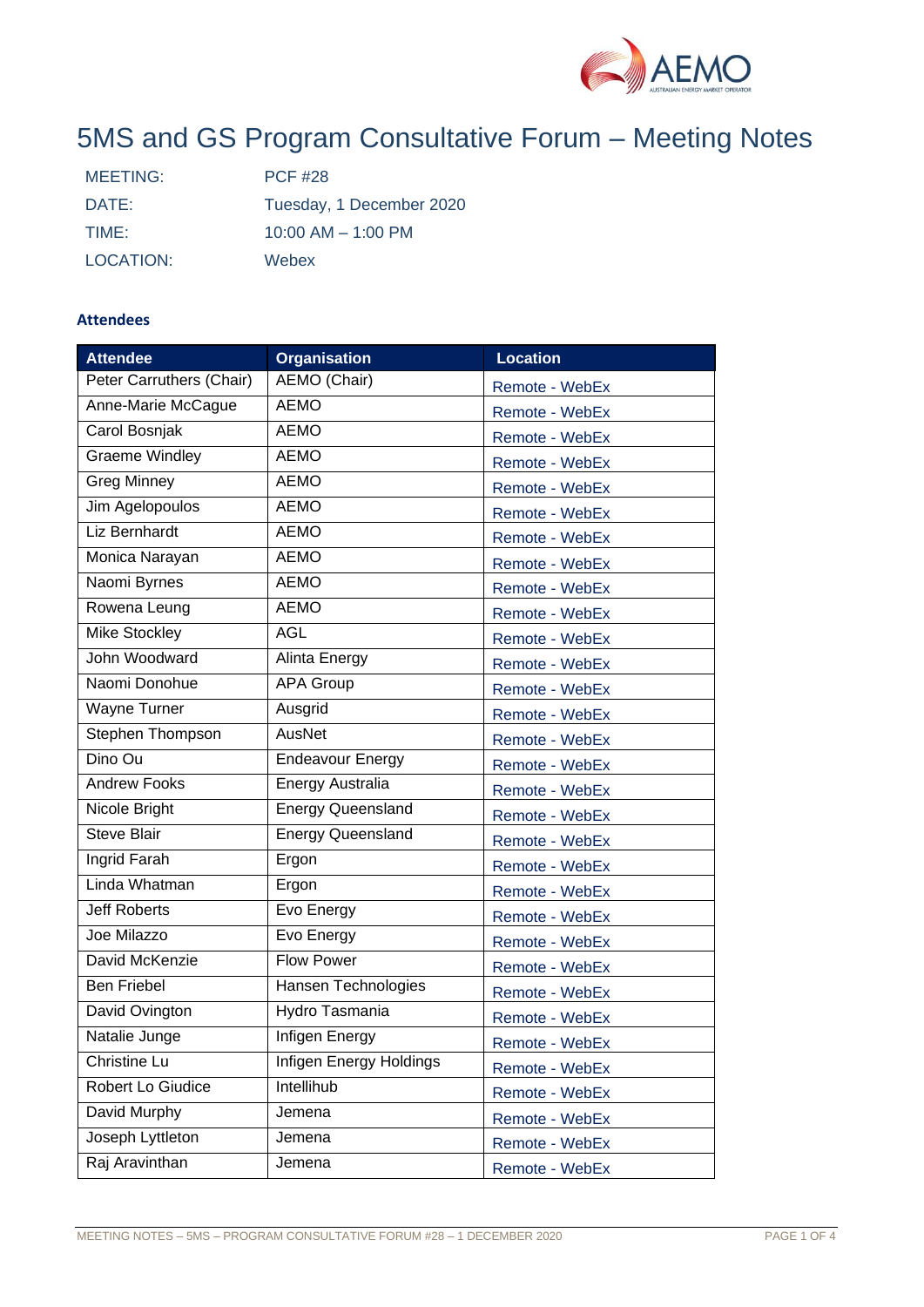

| Rajiv Balasubramanian  | Jemena                      | Remote - WebEx |  |
|------------------------|-----------------------------|----------------|--|
| <b>Nick Gustafsson</b> | Lumo                        | Remote - WebEx |  |
| Alan Love              | <b>Meridian Energy</b>      | Remote - WebEx |  |
| <b>Cindy Matthews</b>  | <b>Metering Dynamics</b>    | Remote - WebEx |  |
| <b>Steve Smith</b>     | <b>Metering Dynamics</b>    | Remote - WebEx |  |
| Kylie Holland          | Mondo                       | Remote - WebEx |  |
| Suresh Maguluri        | Mondo                       | Remote - WebEx |  |
| Shaun Cole             | <b>Origin Energy</b>        | Remote - WebEx |  |
| Linda Brackenbury      | Plus ES                     | Remote - WebEx |  |
| Eugene Tverdolov       | Powercor                    | Remote - WebEx |  |
| Karel Mallinson        | <b>Powerlink Queensland</b> | Remote - WebEx |  |
| Christophe Bechia      | <b>Red Energy</b>           | Remote - WebEx |  |
| David Woods            | <b>SA Power</b>             | Remote - WebEx |  |
| Aled Jones             | <b>SA Water</b>             | Remote - WebEx |  |
| Wayne Rau              | Simply Energy               | Remote - WebEx |  |
| <b>Audrey Follett</b>  | Snowy Hydro                 | Remote - WebEx |  |
| Owen Self              | Stanwell                    | Remote - WebEx |  |
| Rossi Mangano          | Stanwell                    | Remote - WebEx |  |
| Adrian Honey           | <b>TasNetworks</b>          | Remote - WebEx |  |
| Leanne Rees            | <b>TasNetworks</b>          | Remote - WebEx |  |
| <b>Chantal Wright</b>  |                             | Remote - WebEx |  |
| Danii Upham            |                             | Remote - WebEx |  |

## **1. Welcome, Introduction, Attendance and Apologies – P. Carruthers** (slide 2-4)

AEMO noted that the meeting was being recorded for the purposes of preparing meeting notes and requested for dial-in attendees to email [5ms@aemo.com.au](mailto:5ms@aemo.com.au) for inclusion on the attendees list. The meeting notes for the previous PCF held on 5 November 2020 were confirmed.

#### **2. Minutes and Actions from Previous Meeting – AM. McCague** (slide 5-6)

The actions from meeting PCF #27 have been reviewed and updated. Please refer to the meeting pack.

# **3. Program Update – R. Leung, G. Windley, G. Minney** (slides 7 – 11)

AEMO provided a program and milestone update and overview. It was noted that the overall AEMO 5MS Program remains as Green trending down. Pressures in the Retail System testing activities remain. It was noted that the current mitigation action for the lack of remaining timeline contingency for the Retail solution go-live was to deploy the critical functionality by 09-Mar-21 and deploy the non-critical at another date in advance of Market Trial. If other issues arise through testing that mean that this mitigation action is not sufficient, AEMO will consider changing Retail Solution go-live the date from 09-Mar-21. If this action is likely to occur, AEMO will communicate with the PCF as soon as feasible to discuss the impacts.

**Action 28.3.1**: AEMO to provide a definition of critical and non-critical functionality for the 5MS Retail Solution.

*Post meeting note: Examples of Retail solution features that are likely to be deferred until after the 9 March go-live include the following:*

- *Migrating from the 5MS project CI/CD pipeline to the AEMO Enterprise CI/CD pipeline*
- *Enhancing the alerts and monitoring functions built into the solution to provide a full Business Activity Monitoring (BAM) solution for AEMO's internal Retail Solutions Support staff*
- *Completing implementation of "could have" security features aligned with AEMO's enterprise security architecture*
- *Completing "could have" optimisation improvements identified from the project's second round of application performance testing.*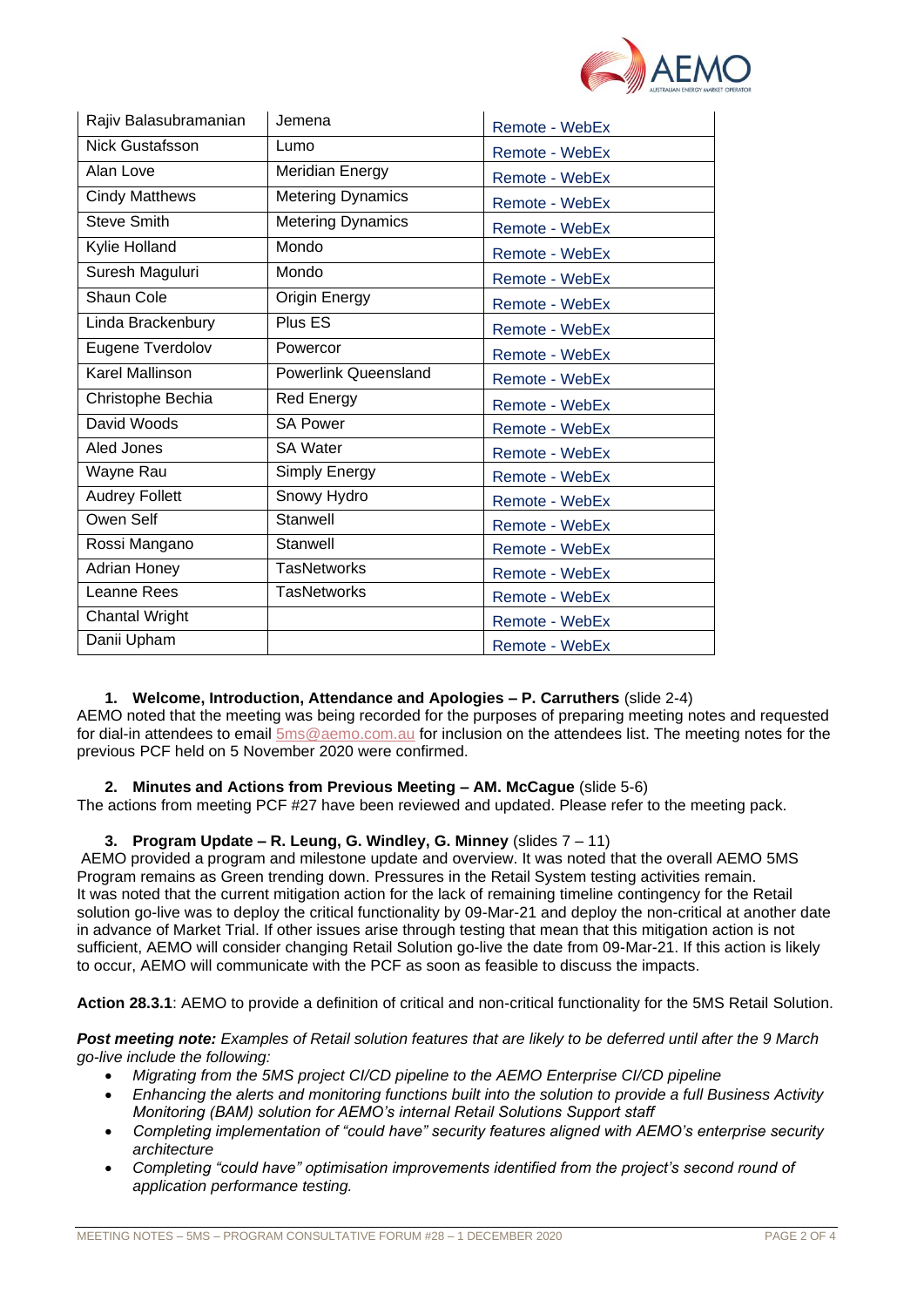

# *Any changes or additions to this list will be notified to the PCF at the January PCF meeting*

## **4. Readiness Workstream Update - G. Minney** (slides 12-19)

AEMO noted that the Readiness milestones were green and on track for delivery against the established schedule.

A summary of the discussions at the Readiness Working Group was provided as set out on slide 15-16. It was confirmed that a planned Retail data refresh will take place in the pre-production environment from 14 dec to 18 December. The data refresh will be as at 10-Dec-20. The outage window for MSATS pre-prod will commence on the 14 December and is scheduled to be completed by the 18 December. Industry testing for Bidding / Dispatch is not impacted by this outage.

A high-level overview of the results of Readiness Reporting Round 5 was provided in slides 17-19. AEMO received 43 responses to round 5. AEMO confirmed that catch-up sessions had been held with the MDPs, MPs and Generators identified through Round 4 due to outstanding items. It was noted that through conversations with these participants it was confirmed that there were no issues for escalation and in some cases the non-response was an administrative error.

#### **5. Industry Risks and Issues – AM. McCague** (slide 20 - 25)

AEMO presented the proposed risks to be shared with the Executive Forum. It was agreed that the following overarching risks would be presented:

- No remaining contingency for Retail Solution deployment
- Volume of regulatory change
- Participant and AEMO readiness

It was agreed that AEMO would edit the risk relating to the contingency for the Retail Solution to provide clarity on the impacts to market participants and to AEMO. The mitigation measure of moving the go-live date would also be included.

- R06 It was agreed that AEMO would include commentary on the Regulatory Roadmap in the comments section for this risk.
- R09 AEMO's proposed approach was accepted.
- R30 AEMO's proposed approach was accepted.
- R11 It was agreed that it should be made clear that this risk relates to AEMO's readiness for the 5MS rule commencement on 01-Oct-21.
- R16 AEMO's proposed approach was accepted.
- R19 AEMO's proposed approach was accepted.
- R26 There was a discussion about reducing the rating for this risk, however it was noted that this remains a large risk for projects with offshore contracts.

No other risks or issues were raised for discussion at the Executive Forum.

A participant suggested that it may be worth performing a monthly review of key risks as the 5MS Program moves closer to the implementation. AEMO to consider.

**Action 28.5.1**: AEMO to reflect the discussions at PCF#28 in the Industry Risk and Issue discussion at Executive Forum #11.

**Action 28.5.2**: AEMO to update Industry Risks and Issues Register post Executive Forum #11.

#### **6. Forward Meeting Plan – AM. McCague** (slide 26 - 31)

The proposed topics for 2021 for the PCF and Executive Forum were presented.

## 7. **General Questions – P. Carruthers** (slide 25)

No further questions were raised.

#### **8. Meeting Closed - P. Carruthers** (slide 46)

Meeting closed.